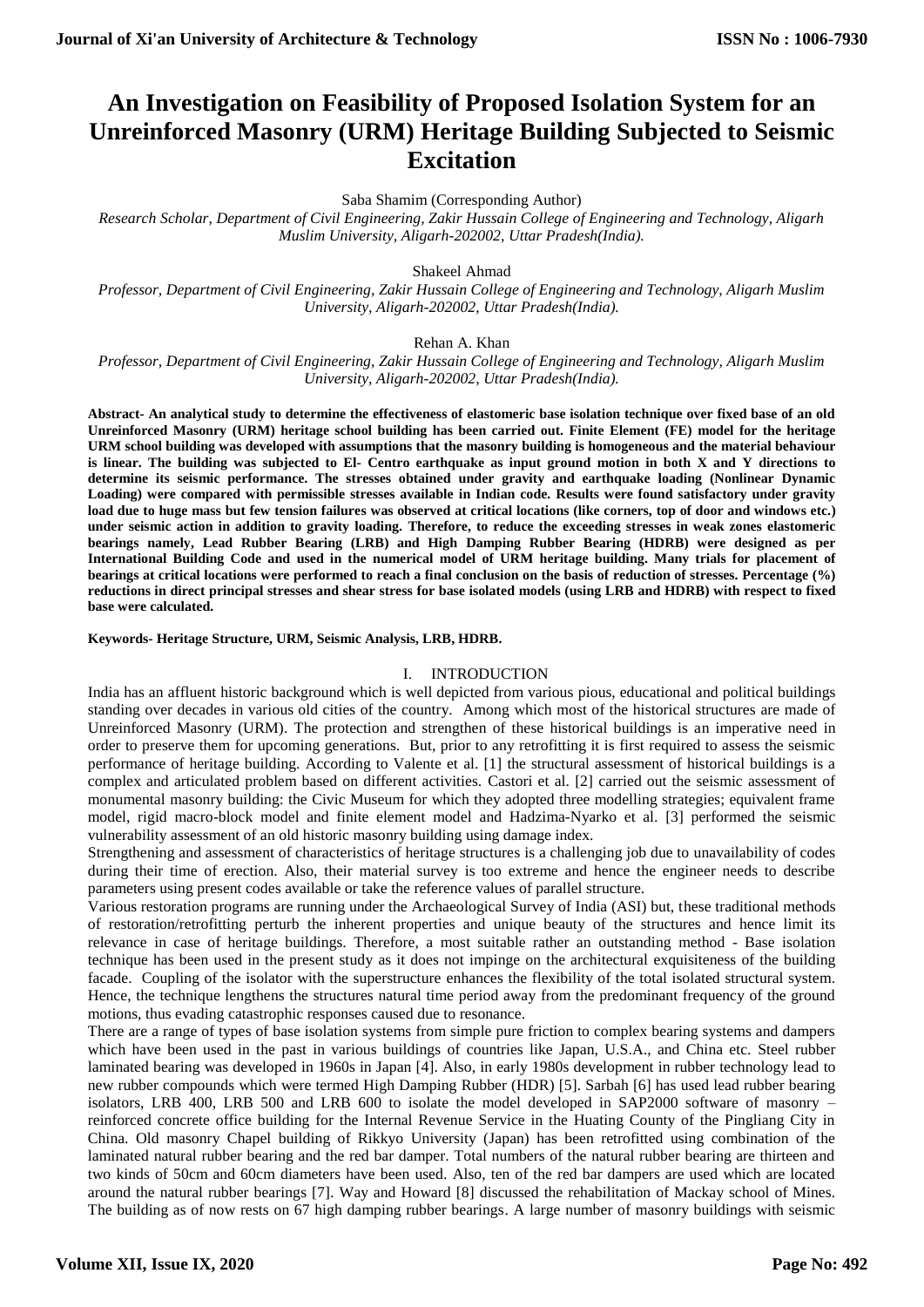# **Journal of Xi'an University of Architecture & Technology**

isolation, with number of floors between 5 and 8 have been realized in Beijing [9]. Shamim et al. [10] investigated the effectiveness of pure friction isolation on a heritage school building by numerically introducing the sand layer between the super structure and plinth beam. The isolation system resulted in a reduction of principal stresses to about 75% considering coefficient of friction as 0.5.

# II. SCHOOL BUILDING TAKEN FOR STUDY

Syedna Tahir Saifuddin High School (STS High School) is about 140 years old heritage school building. It is a semiresidential high school situated in the campus of Aligarh Muslim University, Aligarh (India). Its original name was the "Mohammedan Anglo Oriental Collegiate School" The School grew in M.A.O. College in 1877 which in 1920 became the Aligarh Muslim University by an act of the Central Legislature. The School bore the name, Muslim University High School, but became popularly known as Minto Circle after the then Viceroy of India, Lord Minto, who generously funded the construction for its new buildings. In 1966, the school was named after the then Chancellor Syedna Tahir Saifuddin, and hence forth known as S.T.S. High School. The contemporary snapshot of North-East view of STS High School is shown in Figure 1.



Figure 1: North East view of STS high school

In order to determine the mechanical properties of existing masonry, test prisms shall be extracted from an existing wall, transported to a laboratory, and tested in compression, tension etc. But, in present study, the URM school building is a heritage structure hence it was not allowed to haul out the bricks from there. Therefore, the material properties of brick masonry as shown in Table 1 have been taken from a literature [11] on seismic analysis of a similar hundred years old URM building in Nepal. Nepal is located very near to India so a similarity can be observed in the material characteristics, workmanship, techniques, climate and other structural parameter justifying its incorporation in our case.

| Table 1- Material Properties [10] |  |
|-----------------------------------|--|
|-----------------------------------|--|

| <b>Material</b>                | Young's<br><b>Modulus</b><br>(MPa) | Poisson's<br><b>Ratio</b> | <b>Mass</b><br><b>Density</b><br>(kg/m <sup>3</sup> ) | Compressive<br><b>Strength</b><br>(MPa) | <b>Tensile</b><br><b>Strength</b><br>(MPa) |
|--------------------------------|------------------------------------|---------------------------|-------------------------------------------------------|-----------------------------------------|--------------------------------------------|
| <b>Brick</b><br><b>Masonry</b> | 1708                               | 0.15                      | 2100                                                  |                                         | 0.4                                        |

The drawing of the school building was arranged from the Building Department of Aligarh Muslim University, Aligarh. The ground floor plan, first floor plan of the heritage building are shown in Figure 2. The other required specifications are; Height of ground floor =5130.8mm, Ground floor wall thickness =304.8mm thick, All Verandah walls thickness= 228.6mm thick, Height of first floor = 406.4mm, Height of first floor veranda wall =3835.4mm, First floor wall thickness= 228.6 mm thick.



Figure 2: (a) Ground Floor Plan of North-East Wing (b) First Floor Plan of North-East Wing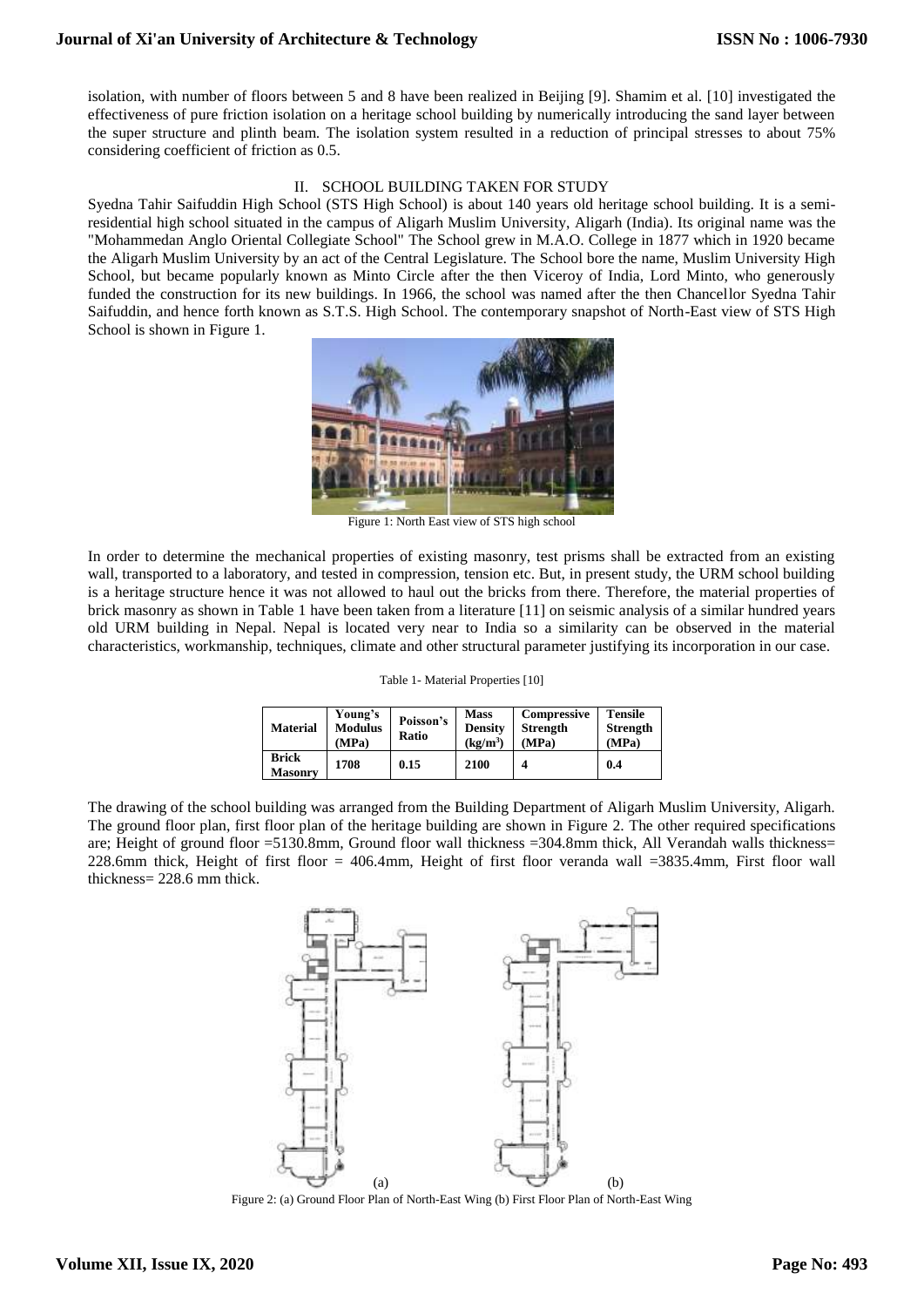# III. FINITE ELEMENT MODELLING AND ANALYSIS

There are various types of Finite Element (FE) modelling techniques; homogenous, heterogeneous, micro, macro and detailed macro modelling. Since, the structure under study is very huge hence, homogenous macro modelling of simply North –East wing was carried out. A FE macro model was developed in SAP 2000 [12] wherein the masonry units were modelled using 4- node shell elements which are by default available in SAP2000. These elements have also been used by Khadka [11] and Spyrakos and Francioso [13] to model masonry. Figure 3 shows the 3D view of model developed in SAP2000. Building is having arched roof supported on iron girders which are resting on masonry walls. The iron girders on which the walls are resting were modelled using frame elements. The support condition was taken as fixed since; building rests on a very firm soil with about 1.5 m deep masonry strip footing. A total of 23017 shell elements, 6385 frame elements, and 23276 joints with 872 restraints were generated in SAP 2000 software.



## *3.1 Analytical study of heritage building- fixed base-*

As per IS 1905- 1987 [14] permissible values of Compressive stress is 1.1MPa, Tensile stress is 0.07MPa and Shear stress is 0.25MPa. The present state of the heritage building under gravity load was assessed by carrying out static analysis with its base fixed, which showed that the building is safe under gravity load. The maximum values of compressive, tensile and shear stresses were 0.01MPa, 0.005MPa and 0.0016MPa respectively (Figure 4) which is well within the code limits. Thereby, validating the developed FE model of the heritage building.



Figure 4: (a) Direct Principal Stresses (b) Shear Stress Under Gravity Load.

Thereafter, Time History Analysis was performed wherein the El-Centro earthquake ground motion data (Figure 5) was given as the seismic input in both X and Y directions. The ground motion was scaled to match the response as per Indian code provisions.



Figure 5: Time History of El Centro Earthquake

#### *3.2 Modal analysis- fixed base-*

The dynamic characteristics, natural frequencies and mode shapes were obtained by Modal analysis. It is important to carry out modal analysis of such a structure whose experimental study is not possible as in present case of heritage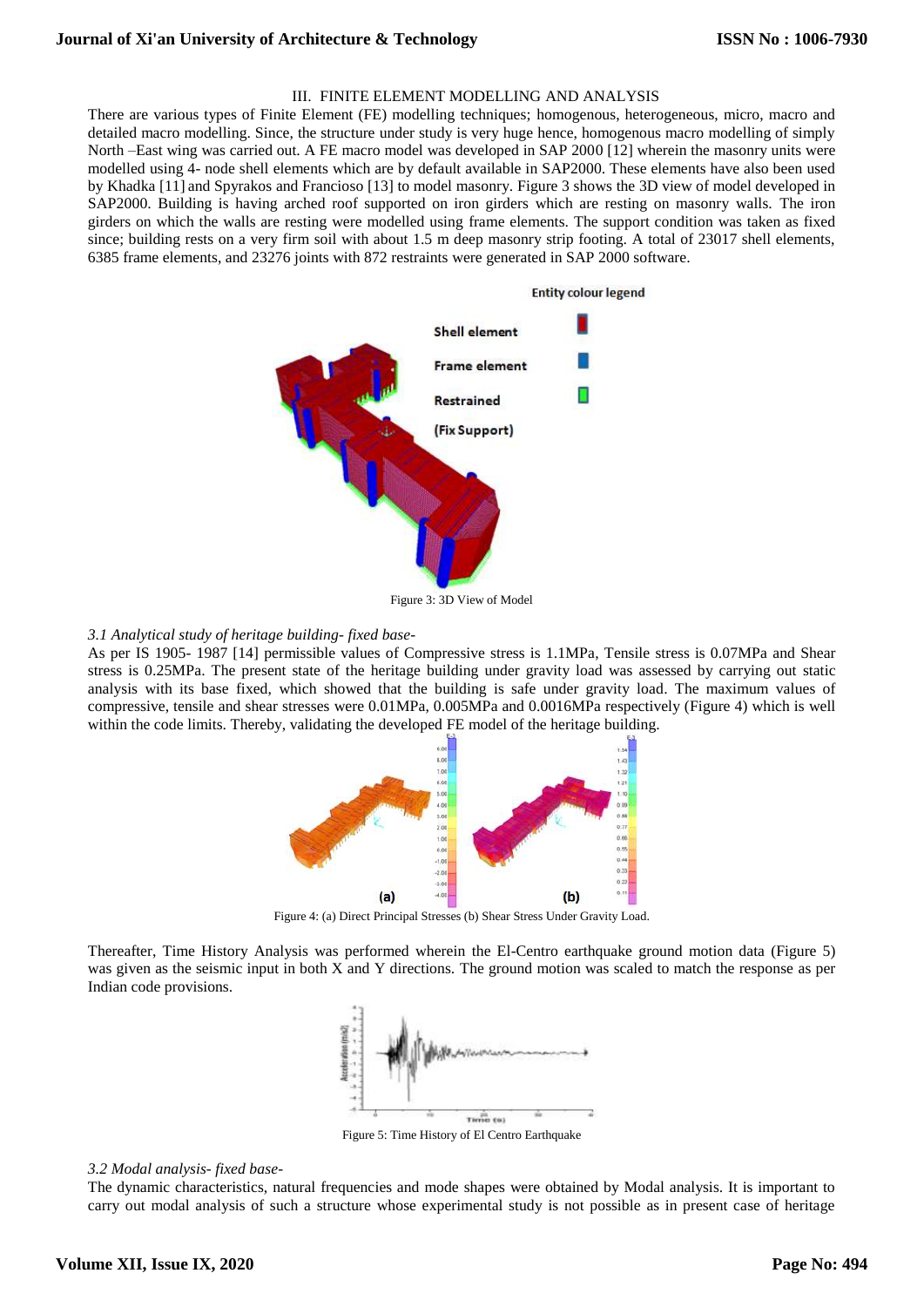school building. Modal analysis determine the different time periods at which structure will resonate naturally. If the natural frequency of structure matches the frequency of earthquake the building may continue to [resonate](https://en.wikipedia.org/wiki/Resonate) resulting in large structural damages. Compan et al. [15] has also performed the modal analysis using ABAQUS software of Chapel of the Würzburg Residence.

Modal analysis of heritage school building showed that first three natural frequencies are closely spaced and also, the time period is within the range of 2 seconds which makes the heritage building suitable for retrofitting using base isolation technology. The natural frequencies and modal participation factors  $(P_K)$  of first three modes are shown in Table 2.

|  |  | Table 2: Natural Frequencies and Modal Participation Factors |  |  |  |
|--|--|--------------------------------------------------------------|--|--|--|
|  |  |                                                              |  |  |  |

| Mode        | Natural<br><b>Frequency</b><br>(Cycles/<br>sec) | Time<br>Period<br>(sec) | $P_{K}$  |
|-------------|-------------------------------------------------|-------------------------|----------|
|             | 8.35073                                         | 0.11975                 | 50.167   |
| $\mathbf 2$ | 8.75441                                         | 0.11423                 | $-9.115$ |
| 3           | 8.87466                                         | 0.11268                 | 7.364    |

## *3.3 Seismic analysis- fixed base-*

Seismic analysis showed that most part of the structure remains under compression. The maximum values of compressive, tensile and shear stresses (Figure 6 and Figure 7) are 2.734MPa, 0.758MPa and 0.452MPa respectively in X direction and 3.760MPa, 1.380MPa and 0.596MPa respectively in Y direction. Although, most part of the building observes no damage except the inner veranda piers, bottom of the outer corner walls, some areas around the large opening and stair cases. The mode of failure in masonry depends on the direction and magnitude of the direct and shear stresses. In general, historical buildings fail due to the de-bonding of mortar-brick joint resulting in the separation of bricks from the wall, tensile failure causing joints to open and frictional sliding. The exceeding value of compressive stress can lead to the toe crushing of masonry piers. Diagonal tension cracks near the openings are the result of the exceeding tensile stress whereas, exceeding shear stress can result into sliding, rocking or over turning of the walls.



Figure 7: Shear stress in (a) X direction (b) Y direction

# IV. BASE ISOLATION – ELASTOMERIC BEARINGS

There are various types of bearings available in this technically advancing world. The two major functions of these isolators are to lengthen the natural time period of structure and decrease its acceleration response to seismic forces. Here Lead Rubber Bearing (LRB) and High Damping Rubber Bearing (HDRB) have been used for the analytical study. LRB provides elastic restoring force and the required damping can be generated by using suitable size of lead core. Performance of LRB can be maintained throughout repeated strong earthquakes, with proper resilience and reliability. HDRB is another type of elastomeric bearing whose vertical stiffness is several hundred times the horizontal stiffness due to the incidence of inner steel plates. Steel plates provide high vertical stiffness as well as restrict the rubber from bulging while horizontal stiffness of the bearing is guarded by the low Shear Modulus (G) of elastomer. The damping in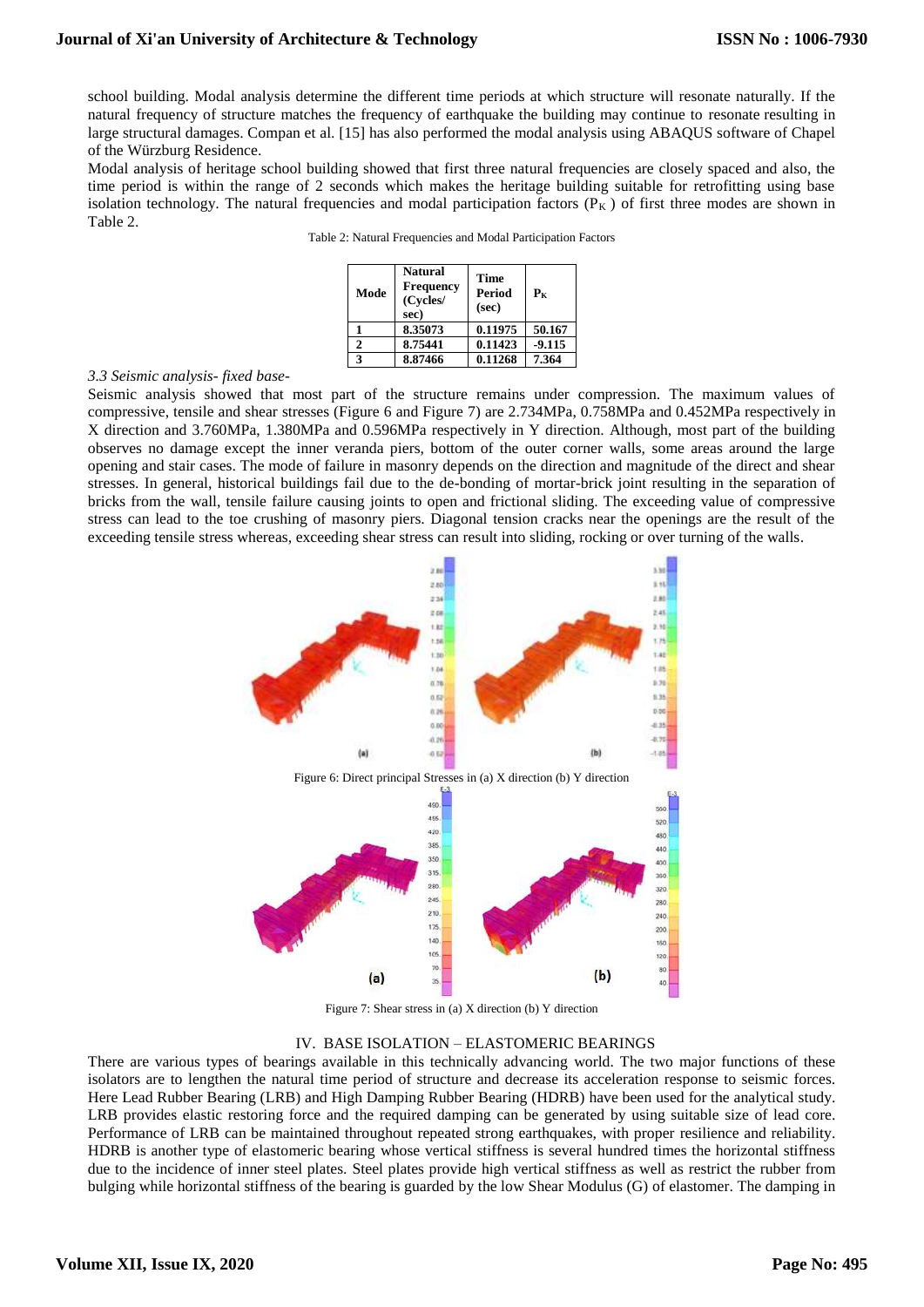the bearing is improved by adding up extra-fine carbon block, oils and other fillers. The parallel action of linear spring and viscous damping are the overriding features of HDRB system.

Previous studies showed that, in order to optimize the building both from the economic and structural points of view, the number of isolation devices should be limited and they should be mainly deployed at the intersections of the bearing wall5 [16]. As a result, a rigid structure under the walls of the first floor should be realized. This rigid structure is usually built in reinforced concrete and so the foundations, and should be able to transmit the static and dynamic actions from the superstructure to the isolation devices.

Hence, beam of dimension 302.8mm x 302.8mm was modelled under the superstructure at plinth level for proper installation of bearings. Both the bearings namely; LRB and HDRB were designed as per International Building Code [17]. The properties of the rubber used for the design is shown in Table 3. The schematic diagrams of LRB and HDRB are shown in Figure 8 and Figure 9.

Table 3: Rubber Properties of Bearings

|                                         | <b>Values</b> |               |  |
|-----------------------------------------|---------------|---------------|--|
| <b>Rubber Properties</b>                | LRB           | <b>HDRB</b>   |  |
| <b>Hardness</b>                         | IHRD45        | <b>IHRD45</b> |  |
| Elongation At Break, $\epsilon_{\rm B}$ | 500%          | 500%          |  |
| Young's Modulus, E (MPa)                | 1.8           | 1.8           |  |
| Shear Modulus G, (MPa)                  | 0.54          | 0.54          |  |
| <b>Modified Factor, K</b>               | 0.8           | 0.8           |  |







Figure 9: Schematic Diagram of HDRB

# *4.1 Modelling of bearings in SAP2000*

The bearings were modelled using 'link and support properties' option wherein Rubber Isolator is selected in 'link/support type'. The provided beams and location of the bearings are shown in Figure 10. Several trials were performed to decide the position of bearing on the basis of reduction in stresses. A total of 85 lead rubber bearings and 51 high damping rubber bearings having diameter 500mm have been used. Non-linear time history analysis is carried out in SAP2000 software to see the effect on the structure under seismic loading. The heritage building is subjected to same El-Centro earthquake as in case when the building was analyzed with fixed base.

## *4.2 Modal analysis*

Typical earthquake ground acceleration period lies in the range of 0.1-1.0seconds. Therefore, the structures having their natural period in this range (as in our case of pilot building, Table 2) are more prone to the phenomenon of resonance. For such a structure base isolation is the most suitable method of protection as it increases the time period of the structure >1.5seconds (usually 2-3seconds). The first three natural frequencies obtained by modal analysis for LRB and HDRB are shown in Table 4. The time period is shifted compared to fixed base in case of both LRB and HDRB.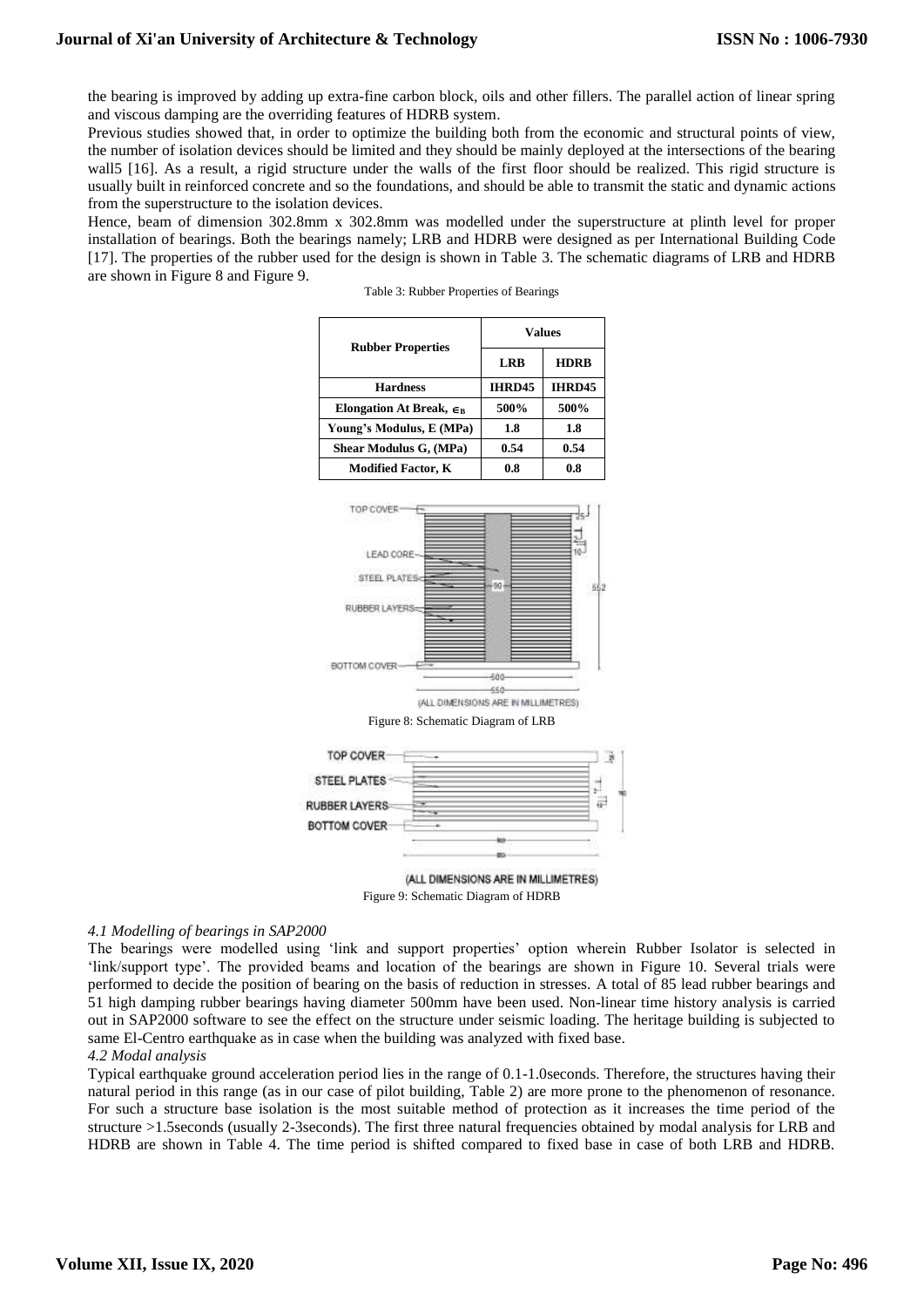

Figure 10: Beams At Plinth Level and Position of Bearings (a) LRBs (b) HDRBs

| <b>Bearing</b> | Mode | <b>Natural</b><br>Frequency<br>(cycles/sec) | <b>Time</b><br>Period<br>(sec) |
|----------------|------|---------------------------------------------|--------------------------------|
| <b>LRB</b>     |      | 0.41721                                     | 2.39687                        |
|                | 2    | 0.49449                                     | 2.02230                        |
|                | 3    | 0.64402                                     | 1.55276                        |
| <b>HDRB</b>    |      | 0.27337                                     | 3.65803                        |
|                | 2    | 0.39024                                     | 2.56251                        |
|                | 3    | 0.53998                                     | 1.85191                        |

Table 4: Natural Frequencies

## *4.3 Seismic analysis- LRB*

Due to seismic load in X direction, maximum values of compressive, tensile and shear stresses are 0.086MPa, 0.047MPa and 0.017MPa respectively (Figure 11). Due to seismic load in Y direction, maximum values of compressive tensile and shear stresses are 0.151MPa, 0.081MPa and 0.023MPa respectively (Figure 12). The compressive and shear stresses are within the permissible limits of Indian code [14]. Tensile stresses exceed very few places near the bottom of wall around the bearings of some piers.



Figure 11: (a) Direct Principal Stresses in X Direction (b) Shear Stress in X Direction for LRB.



Figure 12: (a) Direct Principal Stresses in Y Direction (b) Shear Stress in Y Direction for LRB.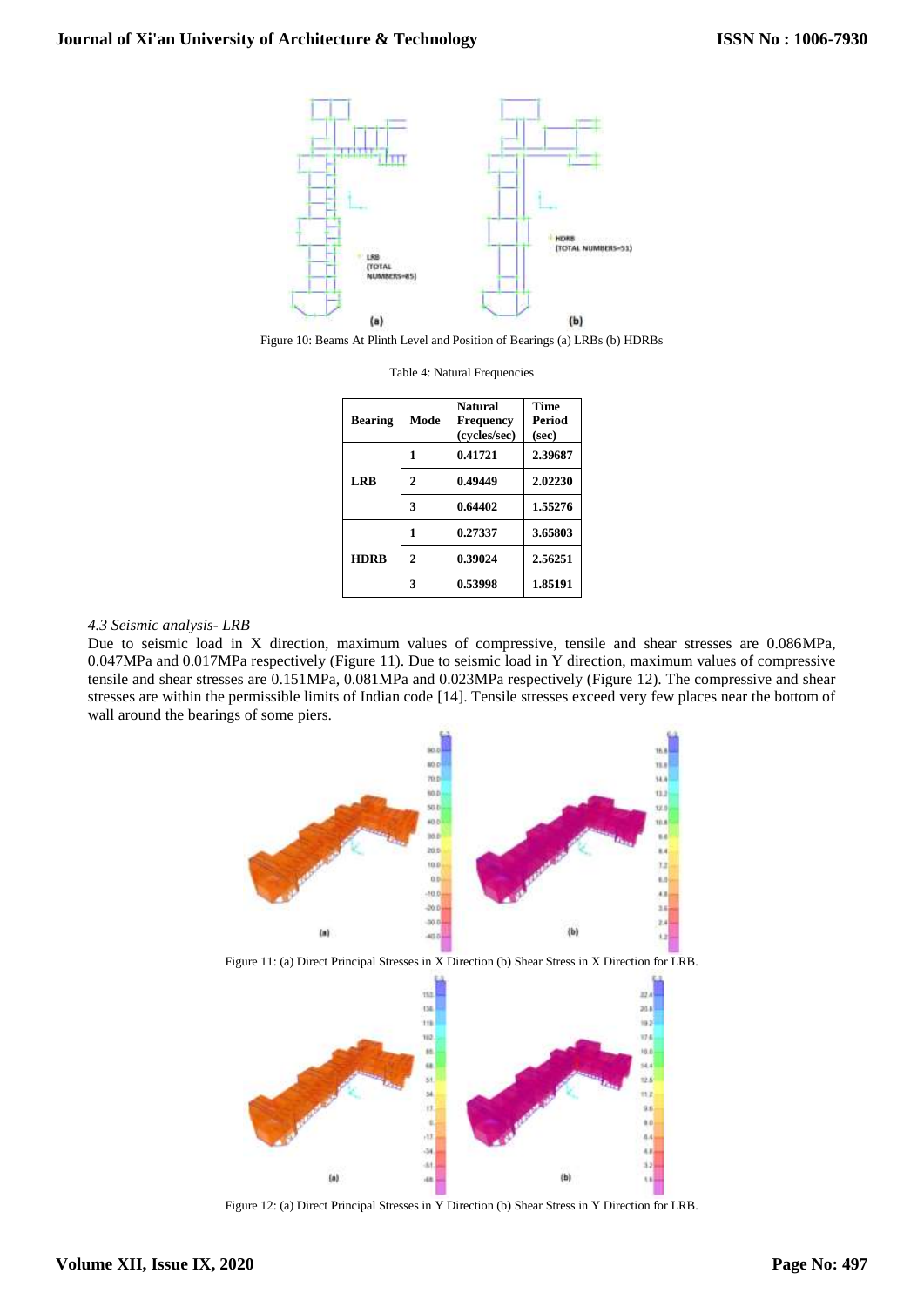## *4.4 Seismic analysis – HDRB*

Due to seismic load in X direction, maximum values of compressive tensile and shear stresses are 0.024MPa, 0.012MPa and 0.004MPa respectively (Figure 13). Due to seismic load in Y direction, maximum values of compressive, tensile and shear stresses are 0.063MPa, 0.032MPa and 0.009MPa respectively (Figure 14). The stresses are within the permissible limits of IS code [14].



Figure 14: (a) Direct Principal Stresses in Y Direction (b) Shear Stress in Y Direction for HDR

# V. RESULTS AND DISCUSSION

Compared to the fixed base response elastomeric base isolation has greatly reduced the stresses in URM heritage school building proving it to be an effective technique for the restoration of heritage buildings against seismic vulnerabilities. It has been observed that HDRBs are more effective with just 51 bearings and higher percentage of reduction in stresses compared to LRBs. Percentage reductions in stresses in both X and Y directions of base isolated model using LRB and HDRB compared to fixed base model are shown in Figure 15 and Figure 16.

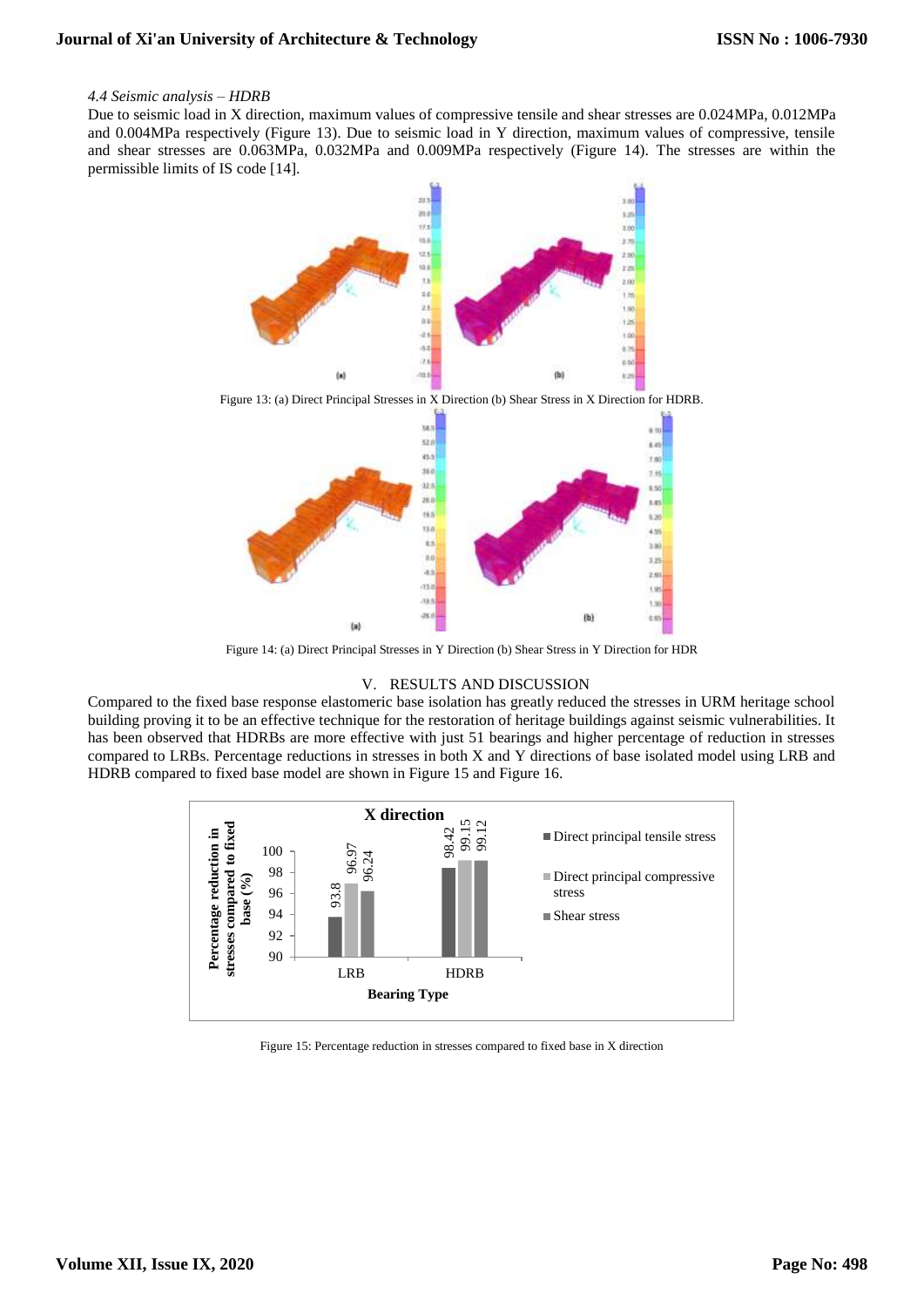

Figure 16: Percentage reduction in stresses compared to fixed base in Y direction

## VI. CONCLUSIONS

It can be concluded that elastomeric base isolation is a successful technique for the retrofitting of heritage buildings. However, extra engineering work in order to analyze and design the elastomeric isolation system is required. Also, bearings are quite expensive but can be considered as a wise and healthy investment for future.

#### VII. ACKNOWLEDGMENT

The authors are acknowledging the support granted by UGC under File no. 3.44/2012 (SAP II-DRS I) for undertaking this work.

## CONFICT OF INTEREST STATEMENT

The authors declare that there is no conflict of interest.

## **REFERENCES**

- **[1]** M. [Valente,](https://www.sciencedirect.com/science/article/pii/S1350630716307609#!) G. [Barbieri,](https://www.sciencedirect.com/science/article/pii/S1350630716307609#!) L. [Biolzi,](https://www.sciencedirect.com/science/article/pii/S1350630716307609#!) "Seismic Assessment Of Two Masonry Baroque Churches Damaged By The 2012 Emilia Earthquake", *[Engineering Failure Analysis](https://www.sciencedirect.com/science/journal/13506307)*[, Vol. 79,](https://www.sciencedirect.com/science/journal/13506307/79/supp/C) pp. 773-802, 2017.
- **[2]** G. [Castori,](https://www.sciencedirect.com/science/article/pii/S0141029617301815#!) A. [Borri, A. Maria,](https://www.sciencedirect.com/science/article/pii/S0141029617301815#!) M. [Corradi,](https://www.sciencedirect.com/science/article/pii/S0141029617301815#!) R. [Sisti,](https://www.sciencedirect.com/science/article/pii/S0141029617301815#!) "Seismic Vulnerability Assessment of A Monumental Masonry Building", *[Engineering Structures](https://www.sciencedirect.com/science/journal/01410296)*, [Vol.](https://www.sciencedirect.com/science/journal/01410296/136/supp/C) 136, pp. 454-465, 2017.
- **[3]** M. [Hadzima-Nyarko,](https://www.sciencedirect.com/science/article/pii/S1296207416302643#!) [V. Mišetić,](https://www.sciencedirect.com/science/article/pii/S1296207416302643#!) D. [Morić,](https://www.sciencedirect.com/science/article/pii/S1296207416302643#!) "Seismic Vulnerability Assessment of an Old Historical Masonry Building in Osijek, Croatia, Using Damage Index", *[Journal of Cultural Heritage](https://www.sciencedirect.com/science/journal/12962074)*, [Vol.](https://www.sciencedirect.com/science/journal/12962074/28/supp/C) 28, pp. 140-150, 2017.
- **[4]** H. Monfared, A. Shirvani, S. Nwaubani, "An Investigation into the Seismic Base Isolation from Practical Perspective", *International Journal of Civil and Structural Engineering*, Vol. 3, No 3, pp. 1605-1609, 2013.
- **[5]** J.R. Ismail, "An Innovative Isolation Device for Aseismic Design", *Engineering structures*, Vol. 32(4), pp 1168-1183, 2010.
- **[6]** O. Sarbah, Z. Jianchang, M.W.A. Hamed, "Seismic Base Isolation In Strengthening An Existing Retrofitted Masonry-Reinforced Concrete Building In Huating – China", *International Journal of Research in Engineering and Technology*, 2015.
- **[7]** K.A. Katoka, M. Sek, M. Miyazaki, Y. Tsuneki, "Masonry School Building Retrofitted by Base Isolation Technology", *Proceedings of the 12th World Conference on Earthquake Engineering*, Auckland, New Zealand, 2000.
- **[8]** D. Way, J. Howard, "Rehabilitation of the Mackay School of Mines, Phase III, with Base Isolation", *Proceedings of the 10th World Conference on Earthquake Engineering*, Balkema, Rotterdam, 1992.
- **[9]** F.L. Zhou, J. Cui, P. Tan, L.H. Wen, "Recent development and application on seismic isolation, energy dissipation and control in China", *Proceedings of the 12th World Conference on Seismic Isolation, Energy Dissipation and Active Vibration Control of Structures*, Sochi, Russia, 2011.
- **[10]**S. Shamim, S. Ahmad, R.A. Khan, "Homogenous Finite Element Modelling and Seismic Analysis of a Massive Unreinforced Masonry Heritage Building and its Proposed Rehabilitation". *International Journal of Recent Technology and Engineering*, Vol. 8(6), pp. 1170-1175, 2020.
- **[11]**S.S. Khadka, "Seismic Performance of Traditional Unreinforced Masonry Building in Nepal", *Kathmandu University Journal of Science, Engineering and Technology*, Vol. 9(1), pp. 15-28, 2013.
- **[12]**SAP2000, "Structural analysis program, advanced 14.1.0", *Computers and Structures Inc., Berkeley*, California, 2009
- **[13]**C. Spyrakos, A. Francioso, "Shaking Table Test and Pushover Analysis on a Scaled Masonry Building", *Proceedings of the 15th World Conference on Earthquake Engineering*, Lisbon, Portugal, 2012.
- **[14]**IS: 1905, "Indian Standard Code of Practice for Structural Use of Unreinforced Masonry", *Bureau of Indian Standards*, New Delhi, India, 1987.
- **[15]**V. Compan, P. Pachon, M. Camara, P.B. Lourenco, A. Saez, "Structural Safety Assessment Of Geometrically Complex Masonry Vaults By Non-Linear Analysis- The Chapel of the Würzburg Residence (Germany)",